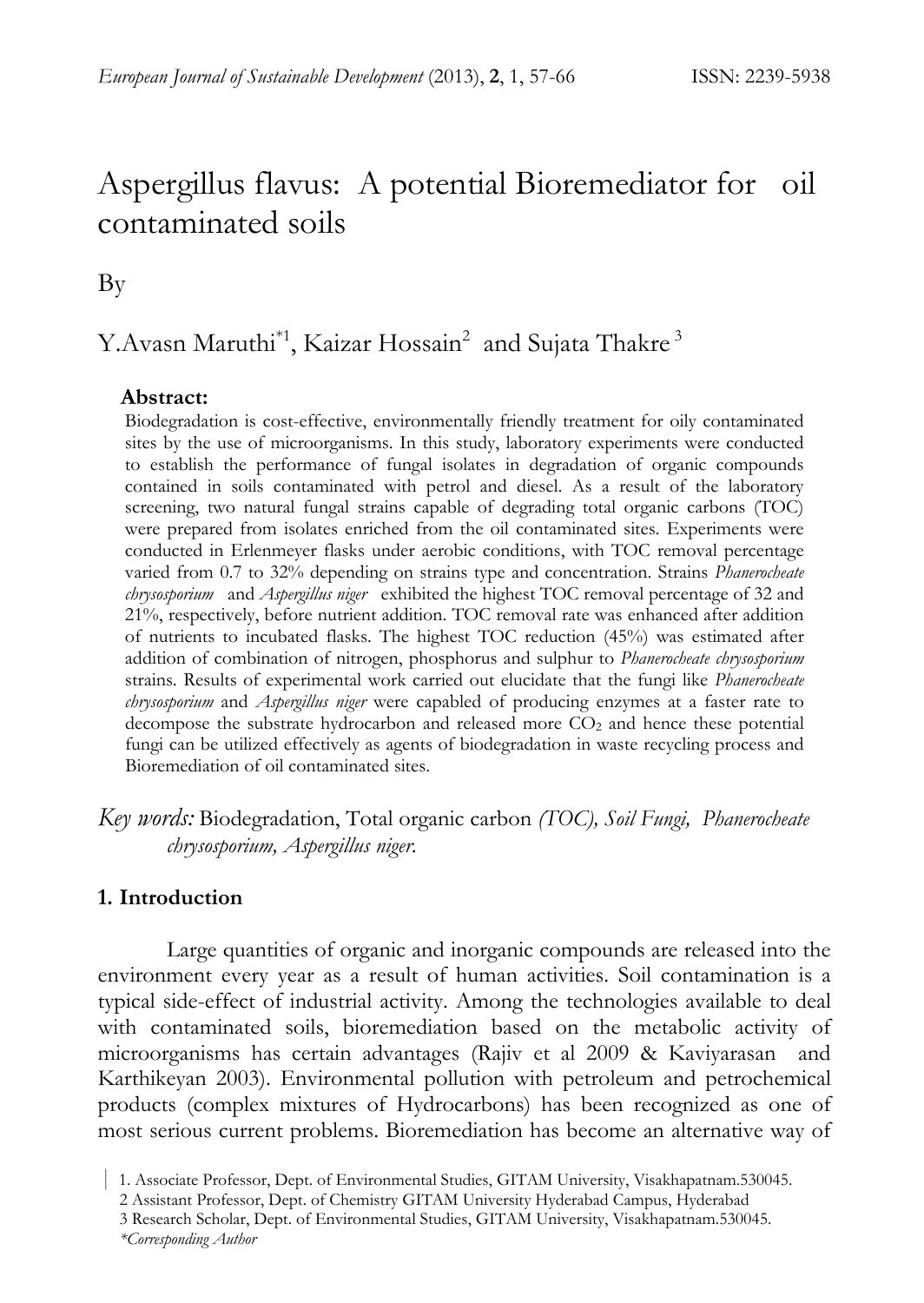remediation of oil contaminated sites, where the addition of specific microorganisms (Bacteria, Cyanobacteria, Algae, Fungi, Protozoa) or enhancement of microorganisms already present can improve biodegradation efficiency in both *in-situ* and or *ex-situ* (In reactors) procedures.

Physical, chemical and biological factors have complex effects on hydrocarbon biodegradation in soil (Bossert and Compeau 1995). For this reason, experts frequently recommend that soil bioremediation projects begin with treatability studies to empirically test the biodegradability of the hydrocarbon contaminants and to optimize treatment conditions. On the other hand, it is possible that the expense of such treatability studies could be avoided or minimized, if certain soil characteristics could be measured and used to predict the potential for bioremediation of a site, the kinetics of hydrocarbon removal or the optimal values for certain controllable treatment conditions. For example, certain cocontaminants such as heavy metals might preclude hydrocarbon bioremediation. Or, soil particle size distribution might partly dictate the potential rate and extent of hydrocarbon removal.

We examined hydrocarbon biodegradation in microcosms with three selected strains in soil samples from petrol and diesel contaminated sites. We determined the effects on biodegradation, including (i) Intrinsic soil properties (particle size, C content, water holding capacity), (ii) Soil contaminants (heavy metals), (iii) Controllable conditions (temperature, N and P content) and (iv) Inoculation with hydrocarbon-degrading microorganisms. We addressed the question of whether measuring soil characteristics could allow prediction of the outcome of soil bioremediation. Also, we identified treatment options which generally appear to benefit bioremediation of oil contaminated soils. This is the first such comprehensive study characterizing hydrocarbon biodegradation in oil contaminated soils of Petroleum servicing stations and automobile servicing stations.

# **2. Materials and Methods**

Ten hydrocarbon-contaminated soil samples were taken during August and November 2011 from five Petroleum servicing stations and automobile servicing stations of each present within the city limits of Visakhapatnam. Samples were taken from the top 10 cm of soil with clean trowels or scoops and placed in glass bottles. Samples were brought to laboratory with necessary precautions. Soil samples were sieved (4.7 mm mesh) and well mixed prior to use. Ten characteristics of each soil sample were measured. Soil pH was determined in slurry with distilled water. Water holding capacity (WHC) was determined gravimetrically (6). The following measurements were performed by methods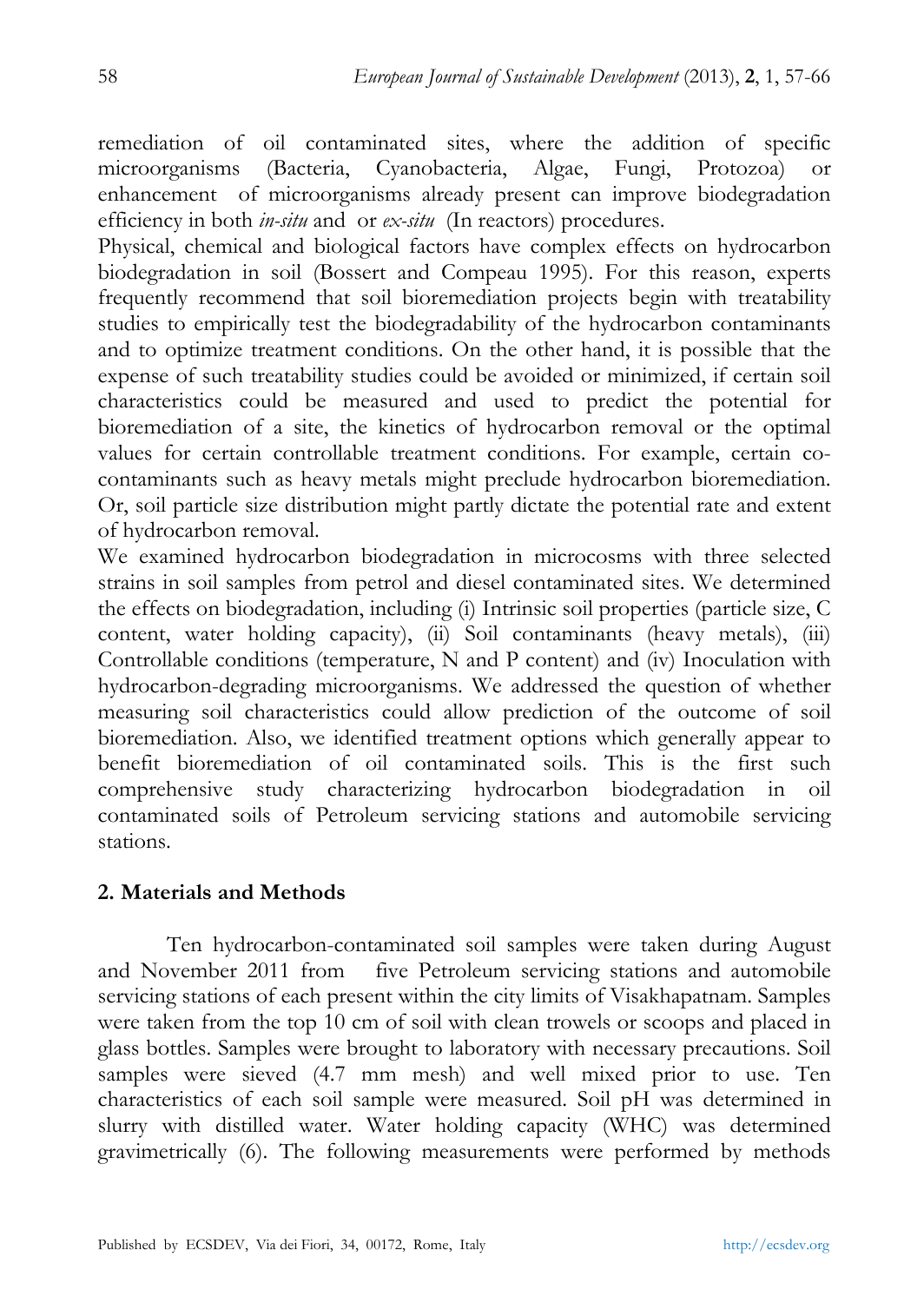described by Michael (10). Soil Analysis: total C and organic C, available P as well as  $\%$  gravel,  $\%$  sand,  $\%$  silt and  $\%$  clay.

We carried out three treatments to evaluate the efficiency of petrol and diesel oil degradation in the contaminated soils, using sterilized soils as controls. The treatments were: (a) Natural attenuation (soil's natural ability to degrade the contaminant); (b) Biostimulation (adding nutrients to improve the natural biodegradation rate); and (c) Bioaugmentation (addition of a microbial consortium from selected species isolated from a contaminated soil plus nutrients).

*These experiments were conducted to examine the ability of consortium 7, 13, and 16 to degrade oil collected from Oil contaminated soils*. *The laboratory tests were carried out in duplicate under aerobic conditions in Erlenmeyer flasks (250 ml) as incubation reactors. Flasks were shaken on a rotary shaker at 200 rpm at 35 and 28 °C (field temperature range of the studied area). The oil degrading efficiency of different consortia was screened on minimal salt medium. In three sets of Erlenmeyer flasks, oil (100 ml sample) was inoculated with two fugal strains* ,Phanerocheate chrysosporium *and* Aspergillus niger *prepared at different concentration of minimal salt medium (0.1, 1 and 0.05%) designated as A, B, and C, respectively. The total final volume of oil, nutrient broth and consortia was 100 ml. The final consortia concentration was maintained as indicated. In addition control samples on fungal mycelia -free basis were run in parallel. Flasks were incubated for 10 and 18 days. TOC% degradation was determined as mentioned in the above, which was considered as our base line control sample.* 

*Respirometry experiments were conducted with soil, soil with nutrients nitrogen (N) and phosphorus (P) and soil with nutrients supplemented with glucose (0.2 g), an easily assimilable substrate, in order to assess the real and potential metabolic activity of indigenous microorganisms. A 20 g sample of sieved soil (<2 mm) was placed in a plastic vial. Field holding capacity was adjusted with water to 60% in all treatments. N and P were added as NH<sub>4</sub>Cl* (150 mg) and K<sub>2</sub>HPO<sub>4</sub> (20 mg). *Vials containing soil were placed in closed 1-l glass jars. A glass vial containing 10 ml 0.2 N NaOH was placed in each jar to trap CO<sub>2</sub>. The NaOH trap was periodically replaced. BaCl<sub>2</sub> (10 ml) was added to the NaOH trap and the* amount of CO<sub>2</sub> produced by each microcosm determined by titration with 0.1 N HCl.

### **3. Results and Discussion**

The Physico – Chemical characters of the soil samples were represented in Table 1. The evolution of cumulative CO<sub>2</sub> in soil, inoculated with *Phanerocheate chrysosporium* indicated a progressive increase in respiratory activity, especially when nutrients or glucose were added. In contrast, soil, inoculated with *Aspergillus niger*  showed a null response in the first 5 days, followed by a slight increase when glucose was added. This difference could be attributed to the absence of assimilable sources of carbon and energy or to a presence of toxic compounds in soil (Table 2). The measurement of carbon dioxide released during the biodegradation process may be used as an index of hydrocarbon degradation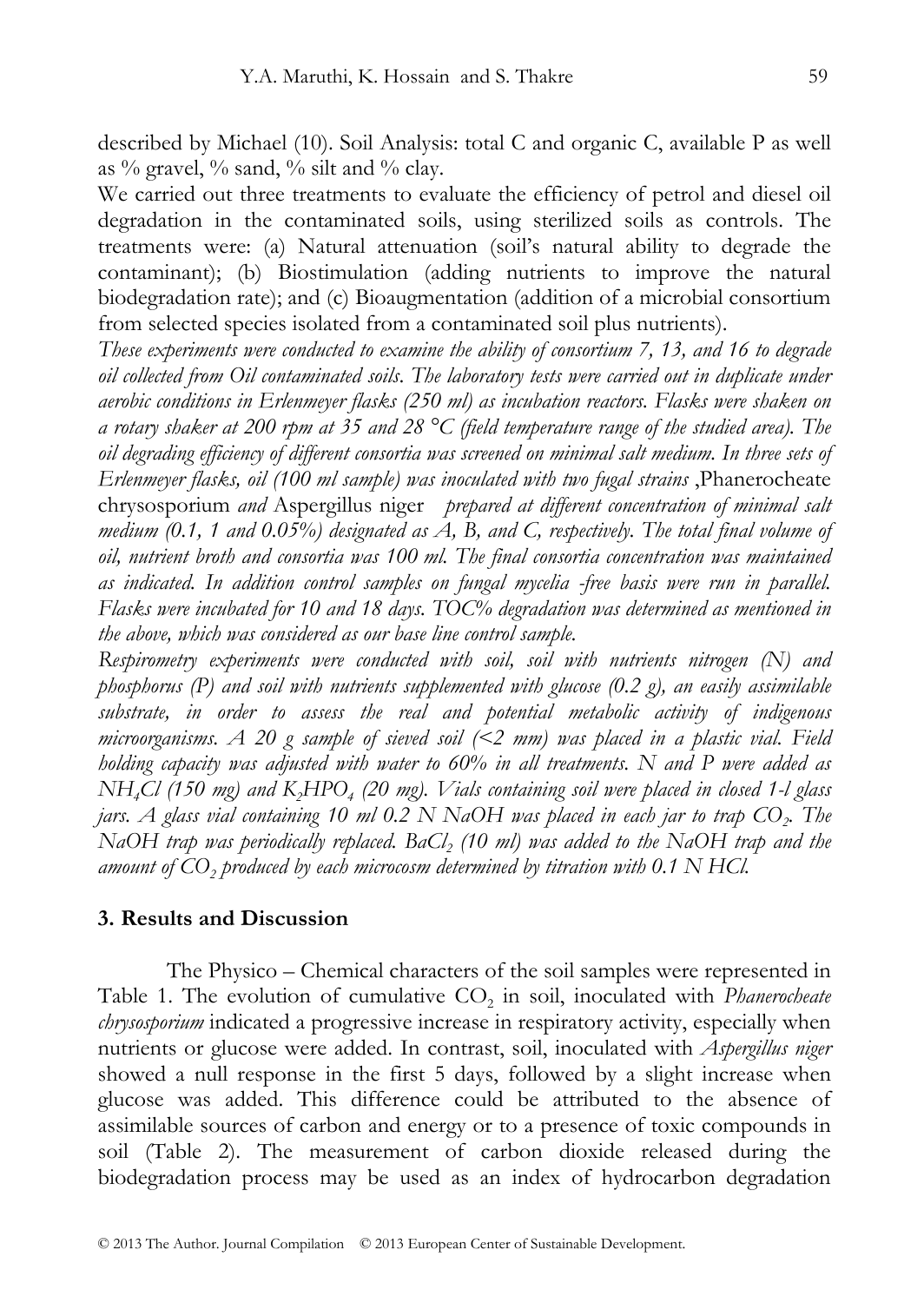(Michael 1986). Table 2, summarizes the  $CO<sub>2</sub>$  released during biodegradation in a comparative account for *Phanerochaete chrysosporium* and *Aspergillus niger*. On the fifth day of degradation the CO<sub>2</sub> release by *Phanerocheate chrysosporium* was observed to be 12.6mg where as it was 7.02mg in *Aspergillus niger*. On the tenth day of degradation CO<sub>2</sub> evolved by *Phanerocheate chrysosporium* was maximum of 19.50mg and that of *Aspergillus niger* was 16.81mg. On the fifteenth day of degradation the CO2 release by *Phanerocheate chrysosporium* and *Aspergillus niger* was 11.73mg and 11.2 mg respectively. After the twentieth day of degradation the  $CO<sub>2</sub>$  release was observed to be 7.64mg by *Phanerocheate chrysosporium* and 7.4mg by *Aspergillus niger* (Fig 1).

Similar biodegradation experiments were carried both in sterilized and unsterlized soils to study the soil's natural ability to degrade the contaminant.(Table 3).The results observed are the  $CO_2$  release during  $5<sup>th</sup>$ , 10th, 15<sup>th</sup> and 20<sup>th</sup> days was in the order of sterilized *Phanerocheate chrysosporium* showing maximum followed by sterilized *Aspergillus niger* the next being unsterlized , *Phanerocheate chrysosporium*  followed by unsterilized *Aspergillus niger* and the least being the unsterilized soil with the native species.

 The different level of biodegradation in sterilized and unsterilized soils was due to the competition with indigenous species and the nutrition requirements available. The unsterilized soils have microflora indigenous to them, and the types of microbes present depend on upon many factors like the type of feed, storage conditions and weather conditions etc. On wetting the substrate, the microbes become active and start growing by getting nutrients from the substrate. When the pure cultures of the fungi were inoculated, the inoculums has to compete with the indigenous microflora. The competition between the two decides the fate of treatment process (Gardner 1965).

 The competition among the species was studied by the antagonism studies where in the growth of *Phanerocheate chrysosporium* in competition with *Aspergillus niger* was observed to be equally scattered in the Petriplates which was same with *Aspergillus niger* in competition with *Phanerocheate chrysosporium*. This was also proved from the CO**<sup>2</sup>** release and biodegradation of hydrocarbon in soil samples where in *Phanerocheate chrysosporium* was able to degrade effectively in competition with the indigenous species, which does not contains any antagonistic characters for *Phanerocheate chrysosporium*(Fig 2).

 Physico – Chemical Characteristics of soil of pre and post degradation studies (Table 4) and these results elucidates that there was decrease in the pH of the soils which was due to the degradation by the fungal species; similar results were observed in the experiments conducted by Kaviyarasan et.al 2003 and Kamra 1998. The degradation in terms of decrease in pH was also observed in the studies conducted by Artuchelvan et.al (2). The highest TOC% reduction was achieved (81.2-57.3) after 10 days incubation period by *Phanerocheate chrysosporium*,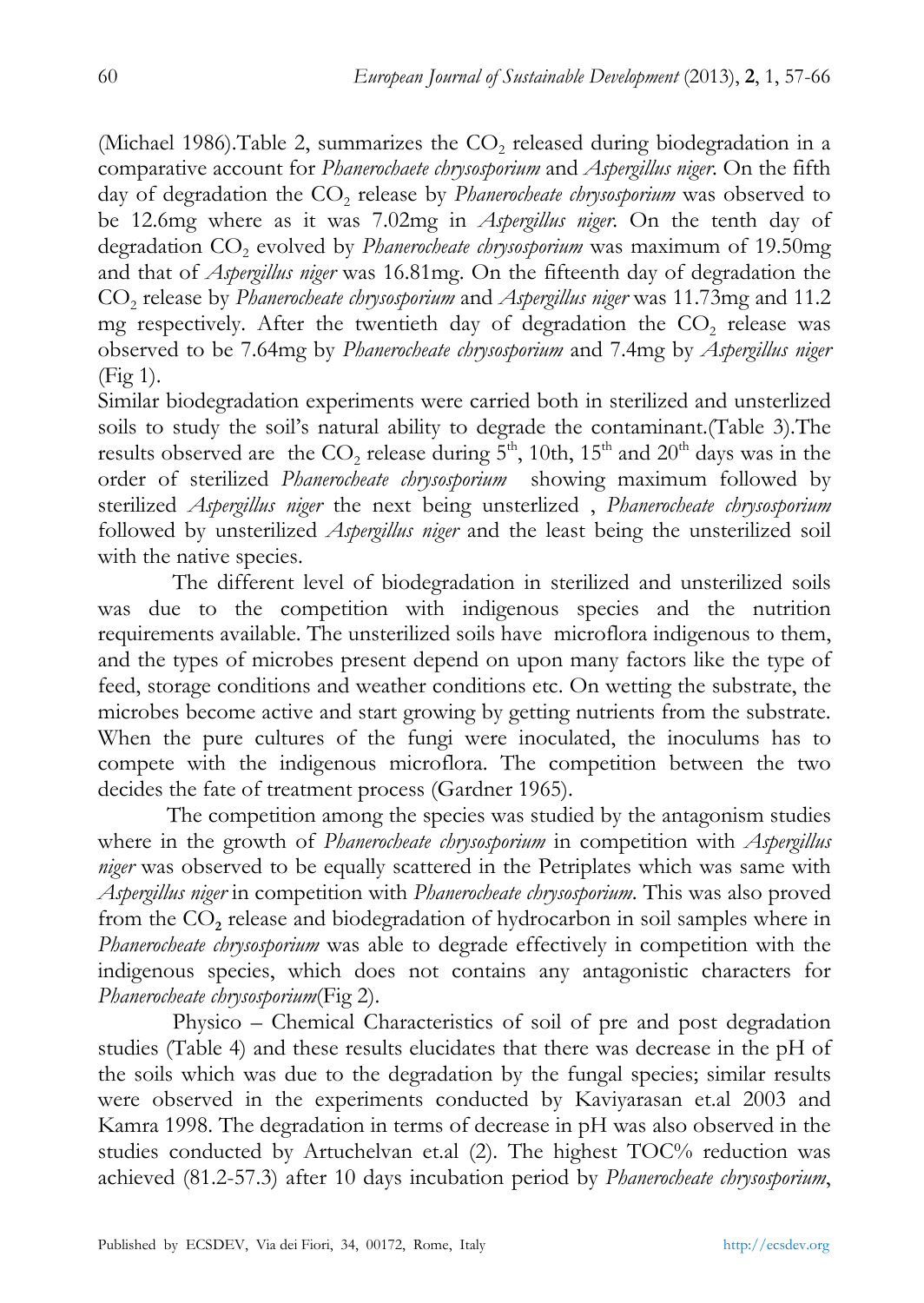followed by *Aspergillus niger* (78.3.–50.1).These results suggested that fungal strains prepared from isolates grown at 37 °C were more active in TOC degradation than fungal strains prepared from isolates grown at 28 °C. The highest TOC% reduction rate obtained in this study was under aerobic condition, which was in agreement with other reported studies where aerobic conditions were generally considered necessary for extensive degradation of hydrocarbons in the environment (Alexander 1980, Baker and Herson 1990 & Rehm and Reiff 1981). The decrease in the carbon content and nitrogen content in the soil characteristics was due to the degradation process that has been taken place, which further gives the fertility to the soil by altering the  $C/N$  ratio of the soil Artuchelvanet al. 2003). All these observations revealed that indigenous soil fungus *Aspergillus niger* was a potential hydrocarbon degrader in comparison with *Phanerocheate chrysosporium* (Klien 2000 and Moore 1972).

 All observations revealed that the discharged service station effluent or waste in long run will be a potential hazard due to accumulation of mutagenic and carcinogenic aromatic hydrocarbons in soil. Therefore, periodic monitoring of Service Station effluent and recipient soil is strongly suggested for quantitative assessment of potential hazardous contaminants entering into the soil system. This was important not only in tracing the overall impact of land spreading but also in determining how the effluent reapplication should be made and how successful certain management practices will be in achieving the goal of rapid, environmentally safe hydrocarbon degradation and contaminant demobilization.

 This study on soil Physico-Chemical properties, microbial ecology and biodegradative potential of micro flora in oil contaminated soils concluded that the fungi like *Phanerocheate chrysosporium* and *Aspergillus niger* were capable of producing enzymes at a faster rate to decompose the substrate hydrocarbon and released more CO<sub>2</sub> and hence these potential fungi can be utilized effectively as agents of biodegradation in Waste recycling process. The soil fertility can be easily amended from fertility viewpoint with the help of local available fungi.

 The present investigations elucidated that the aerobic digestion of the hydrocarbon contaminated soils could be carried out by inoculating them with white rot fungus *Phanerocheate chrysosporium* under optimal cultural and process conditions. Bioremediation can effectively remove the petroleum hydrocarbons, and shorten the remediation period.

#### **Acknowledgements**

We all are thankful to the management of GITAM, Visakhapatnam, and Andhra Pradesh for providing laboratory facilities.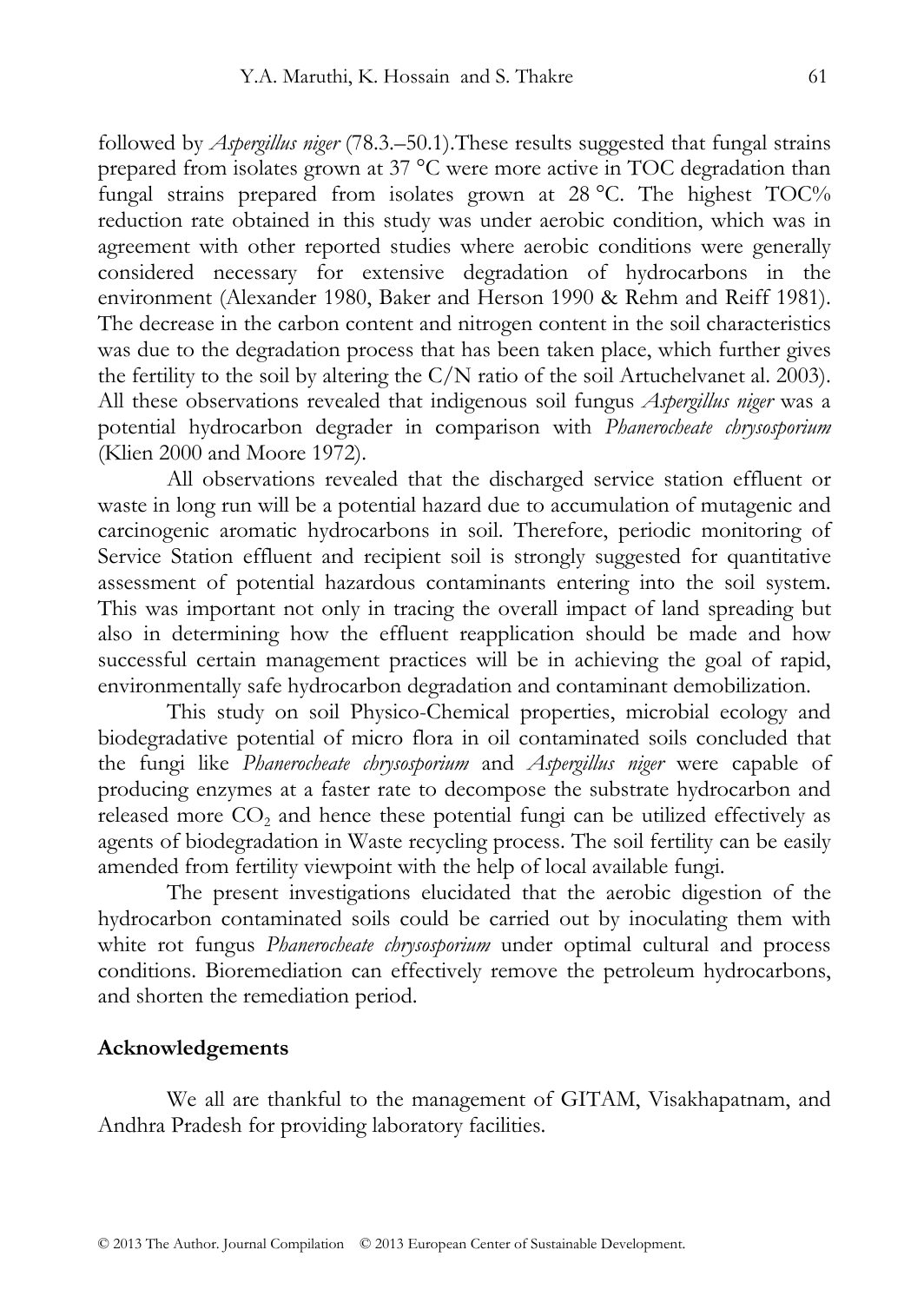# **References**

- Alexander M (1980) Biodegradation of chemicals of environmental concern, *Science*. pp. 132-211.
- Artuchelvan V, Venkatesh KR, Kanakasaabai V, Nagarajan S **(**2003) Degradation of Lignin From Pulp And Paper Industry Effluents By *Sporotrichum Pulverulentum.* Ind. *Jr. of Microbiol*. 24,234-237.
- Baker HA, Herson DS (1990) In situ bioremediation of contaminated aquifers and subsurface soils, *Geomicrobiol. J.* 8: 133–146.
- Bossert I D, Compeau G C (1995) Cleanup of petroleum hydrocarbon contamination in soil. In: Young, L.Y; Cerniglia, C.E. Editors, 1995. *Microbial Transformation and Degradation of Toxic Organic Chemicals*, Wiley-Liss, New York, pp. 77–125.
- Gardner W H (1965) Water content. In: Black, C.A., Editor. *Methods of Soils Analysis. Part 1*, American Society of Agronomy, Madison, WI, pp. 82– 127.
- Kamra D N (1998) Biodelignification of Lignocellulose Feeds With White Rot Fungi For The Feeding Of Ruminants. pp 177.
- Kaviyarasan Mohan V, Ebenezer Karthikeyan (2003) Biodegradation of Azo Dye by *Pleurotus ostreatus* and *Tricholoma lobaynese***.** J. Poll Res. 22 (1), 77 – 80.
- Klien J (2000) Possibilities, limits, and future developments of soil bioremediation. In: Rehm, H.J., Reed, G. (Eds.), Environmental processes II. Soil Decontamination, Biotechnology, Vol. 11b, 2nd Edition. Wiley-VCH, Weinheim, FRG, pp 465–476.
- Michael P (1986) Ecological methods for Field and laboratory investigation. Tata McGraw Hill Publishing Co. Ltd., New Delhi, India, pp 95-130.
- Moore E Landecker **(**1972**)** Fundamentals of the Fungi. Prentice Hall India Pvt.Ltd, New Delhi, pp 295-296.
- Rajiv K Sinha, Dalsukh Valani, Shanu Sinha, Shweta Singh, Sunil Herat (2009) Bioremediation of contaminated sites: a low-cost nature's biotechnology for environmental clean up by versatile microbes, plants & earthworms. In: Solid Waste Management and Environmental Remediation: 978-1- 60741-761-3
- Rehm H J, Reiff T (1981). Mechanism and occurrence of microbial oxidation of long chain alkenes, *Adv. Biochem. Eng.* (19**)**, 175–215.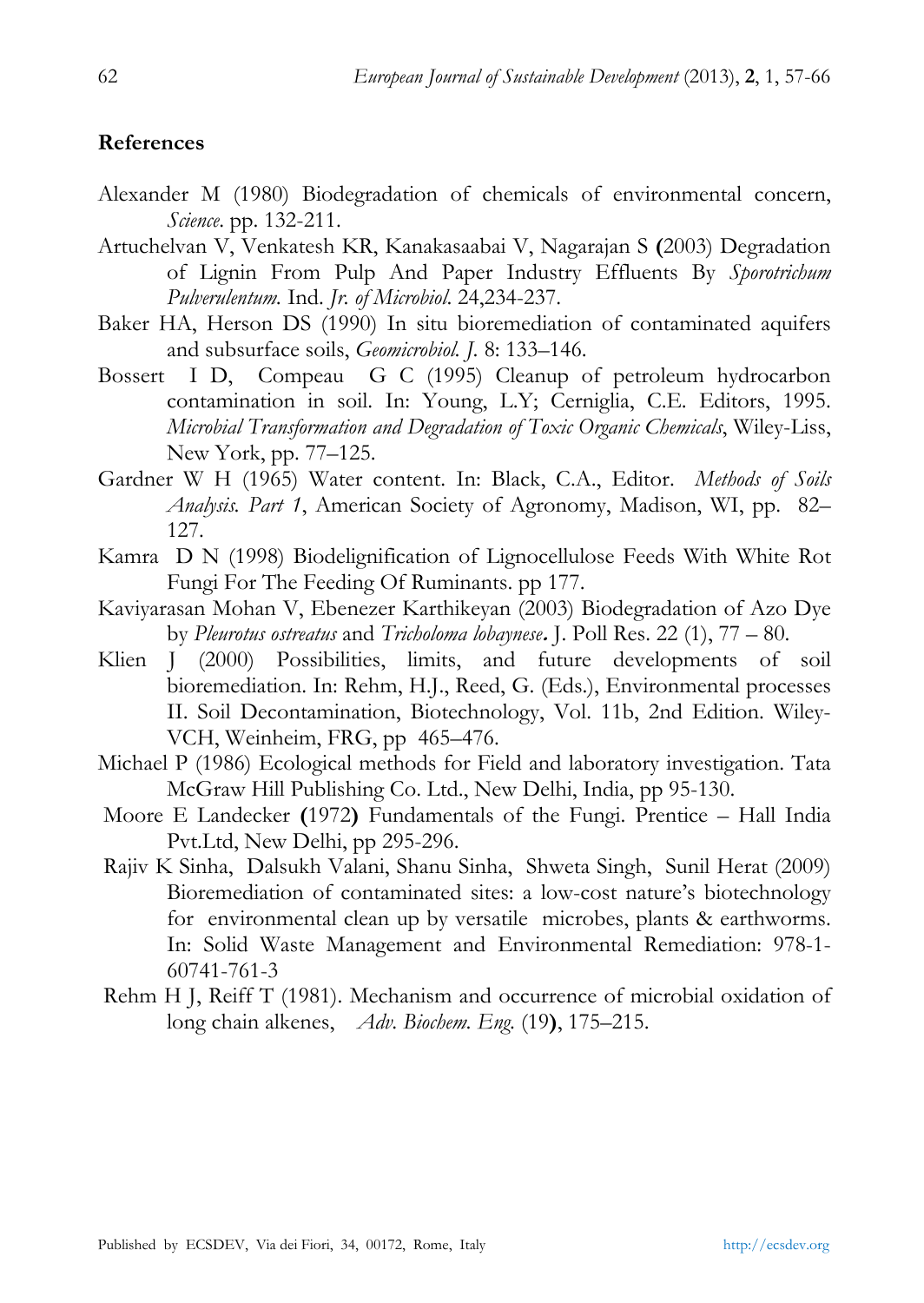|                                                              | Soil 1                      | Soil 2                     | Soil <sub>3</sub>           | Soil 4                     | Soil 5                     | Soil 6                     | Soil 7                     | Soil <sub>8</sub>           | Soil 9                      | Soil 10                     |
|--------------------------------------------------------------|-----------------------------|----------------------------|-----------------------------|----------------------------|----------------------------|----------------------------|----------------------------|-----------------------------|-----------------------------|-----------------------------|
| Composition $(^{0}_{0})$<br>Sand<br>Gravel<br>Silt &<br>Clay | 95.2<br>19.5<br>4.2<br>0.65 | 93.7<br>58.8<br>4.7<br>1.6 | 85.2<br>50.0<br>11.2<br>3.6 | 88.8<br>26.0<br>6.9<br>4.3 | 89.6<br>11.0<br>5.3<br>5.1 | 83.8<br>17.8<br>4.2<br>0.6 | 89.1<br>19.9<br>9.5<br>1.4 | 88.2<br>31.8<br>10.0<br>1.8 | 78.2<br>13.8<br>12.7<br>9.1 | 68.6<br>45.3<br>24.4<br>7.0 |
| $WHC(gg^{-1})$                                               | 0.33                        | 0.30                       | 0.18                        | 0.19                       | 0.19                       | 0.17                       | 0.19                       | 0.18                        | 0.36                        | 0.44                        |
| pH                                                           | 7.3                         | 7.4                        | 7.7                         | 7.8                        | 7.9                        | 8.2                        | 7.8                        | 7.5                         | 7.8                         | 7.8                         |
| $C\%$ (Total)                                                | 5.2                         | 3.8                        | 1.2                         | 1.5                        | 1.1                        | 0.2                        | 1.2                        | 0.6                         | 0.2                         | 0.2                         |
| $C\%$ (Organic)                                              | 2.25                        | 1.25                       | 1.2                         | 1.1                        | 0.89                       | 0.19                       | 1.5                        | 0.81                        | 0.30                        | 0.15                        |
| Total<br>Nitrogen( $\mu$ g g <sup>-1</sup> )                 | 900                         | 800                        | 300                         | 200                        | 100                        | 200                        | 100                        | 300                         | 100                         | 100                         |
| Avail $\overline{P}$ (µg g <sup>-1</sup> )                   | 9.5                         | 6.1                        | 6.9                         | 5.6                        | 4.8                        | $1.0\,$                    | 0.8                        | 3.8                         | 2.6                         | 2.3                         |
| Copper $(\mu g g^{-1})$                                      | 27.0                        | 20.2                       | 18.2                        | 24.8                       | 18.2                       | 11.6                       | 16.2                       | 5.1                         | 7.1                         | 14.2                        |
| $\text{Zinc}(\mu g g^{-1})$                                  | 28.5                        | 27.2                       | 15.3                        | 24.8                       | 21.3                       | 11.3                       | 14.6                       | 28.6                        | 20.1                        | 12.6                        |
| Chromium (µg<br>$(g^{-1})$                                   | 20.0                        | 22.4                       | 16.4                        | 18.2                       | 20.4                       | 14.8                       | 17.6                       | 21.6                        | 18.8                        | 16.6                        |

**Table 1**. Physical and chemical characteristics of soil samples

 *Table 2.***Microbial activity estimated by of CO<sup>2</sup> (mg) released in degradation assays (relative to the control) of oil contaminated soils** 

| Da |           | Phanerocheate chrysosporium |               | Aspergillus niger |              |               |  |  |
|----|-----------|-----------------------------|---------------|-------------------|--------------|---------------|--|--|
|    | Attenuati | Biostumulati                | Bioaugmentati | Attenuati         | Biostumulati | Bioaugmentati |  |  |
|    | on        | on                          | on            | on                | on           | <sub>on</sub> |  |  |
| 05 | 5.49      | 7.34                        | 12.6          | 1.42              | 2.32         | 7.2           |  |  |
| 10 | 6.82      | 10.64                       | 19.5          | 3.48              | 6.84         | 16.81         |  |  |
| 15 | 4.62      | 8.24                        | 14.31         | 1.9               | 4.01         | 13.08         |  |  |
| 20 | 2.32      | 4.23                        | 11.73         | 0.96              | 2.26         | 11.02         |  |  |

All values are expressed in mg.

#### Table 3 CO<sub>2</sub> Released (mg) during Biodegradation in sterilized and unsterilized soils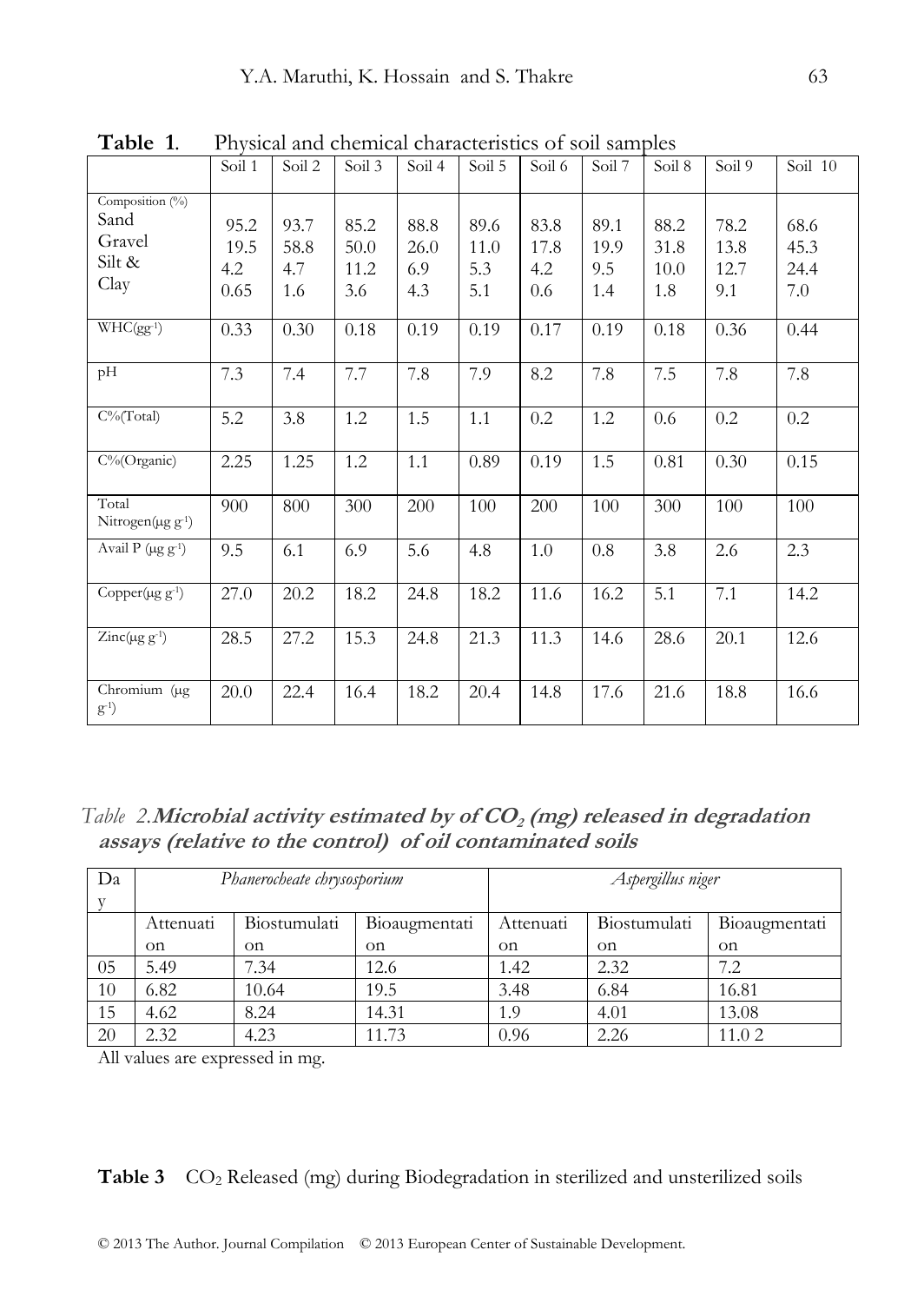|     |              | Unsterilized soil | Sterilized soil |               |             |  |  |
|-----|--------------|-------------------|-----------------|---------------|-------------|--|--|
| Day | Unsterilized | Phanerocheate     | Aspergillus     | Phanerocheate | Aspergillus |  |  |
|     | soil         | chrysosporium     | niger           | chrysosporium | niger       |  |  |
| 5   |              |                   |                 |               |             |  |  |
|     | 4.9          | 3.86              | 2.6             | 1.62          | 1.5         |  |  |
| 10  |              |                   |                 |               |             |  |  |
|     | 6.5          | 5.8               | 5.0             | 5.6           | 3.4         |  |  |
| 15  |              |                   |                 |               |             |  |  |
|     | 15.1         | 26                | 24              | 45.2          | 37.8        |  |  |
| 20  |              |                   |                 |               |             |  |  |
|     | 7.2          | 8.4               | 7.3             | 18.2          | 15.7        |  |  |
|     |              |                   |                 |               |             |  |  |
|     |              |                   |                 |               |             |  |  |
|     |              |                   |                 |               |             |  |  |
|     |              |                   |                 |               |             |  |  |

All values are expressed in mg.

**Table 4** Characterization of soil samples of during pre and post exposure to Biodegradation.

| Type<br>of | of<br>the<br>Name | pH      |                | Final      |                | Organic |                | Nitrogen |                | $C/N$ ratio |                |
|------------|-------------------|---------|----------------|------------|----------------|---------|----------------|----------|----------------|-------------|----------------|
| soil       | species           |         |                | TOC%       |                | carbon  |                | (mg/g)   |                | $(\%)$      |                |
|            |                   |         |                | estimation |                | (mg/g)  |                |          |                |             |                |
|            |                   | $P_{r}$ | Pos            | Pre        | Pos            | Pr      | Pos            | $P_{r}$  | Pos            | Pr          | Pos            |
|            |                   | e       | t              |            | t              | e       | t              | e        | t              | e           | t              |
|            | Phanerocheate     |         | 6.2            |            | 68.            |         | 0.6            |          | 0.1            |             | 4.5            |
| Unsteriliz | chrysosporium     |         | $\mathbf{1}$   |            | $\mathfrak{Z}$ |         | 3              |          | $\overline{4}$ |             |                |
| ed soil    | Aspergillus niger | 7.6     | 6.4            | 30.3       | 50.            | 0.7     | 0.5            | 0.0      | 0.1            | 8.6         | 4.7            |
|            |                   |         | 6              | $\theta$   | 2              | 8       | 7              | 9        | $\overline{2}$ | 6           | 5              |
|            | Unsterilized(with |         | 6.9            |            | 20.            |         | 0.7            |          | 0.0            |             | 8              |
|            | out               |         | 3              |            |                |         | $\overline{2}$ |          | 9              |             |                |
|            | Inoculants)       |         |                |            |                |         |                |          |                |             |                |
|            | Phanerocheate     |         | 5.4            |            | 81.            |         | 0.5            |          | 0.1            |             | 3.4            |
| Sterilized | chrysosporium     |         | $\overline{2}$ |            | 2              |         | 5              |          | 6              |             | 3              |
| soil       | Aspergillus niger |         | 5.6            |            | 78.            |         | 0.4            |          | 0.1            |             | $\overline{4}$ |
|            |                   |         | 1              |            | 3              |         | $\Omega$       |          | $\theta$       |             |                |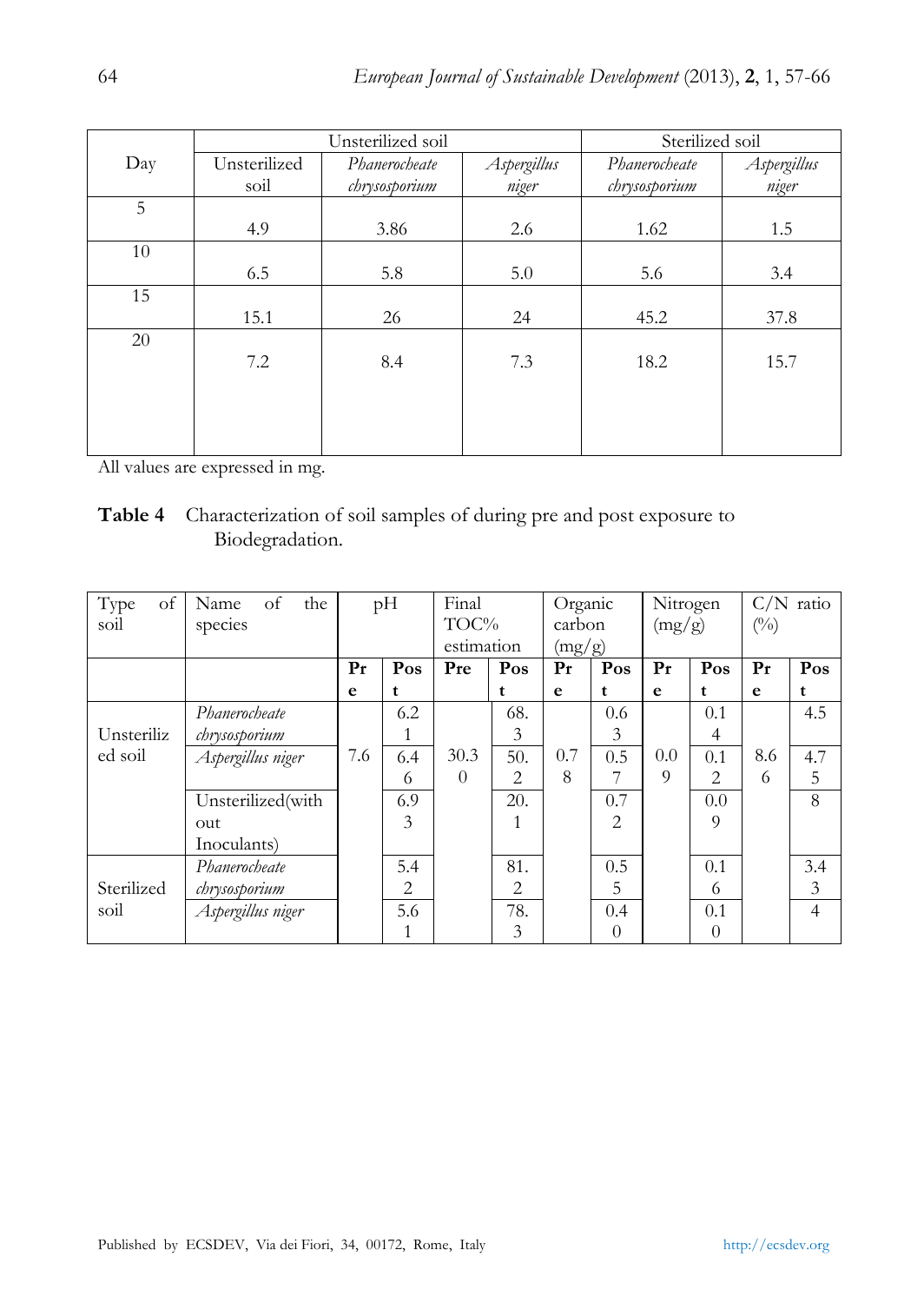

Fig 1 CO<sub>2</sub> released during the Biodegradation in sterilized and unsterilized soils